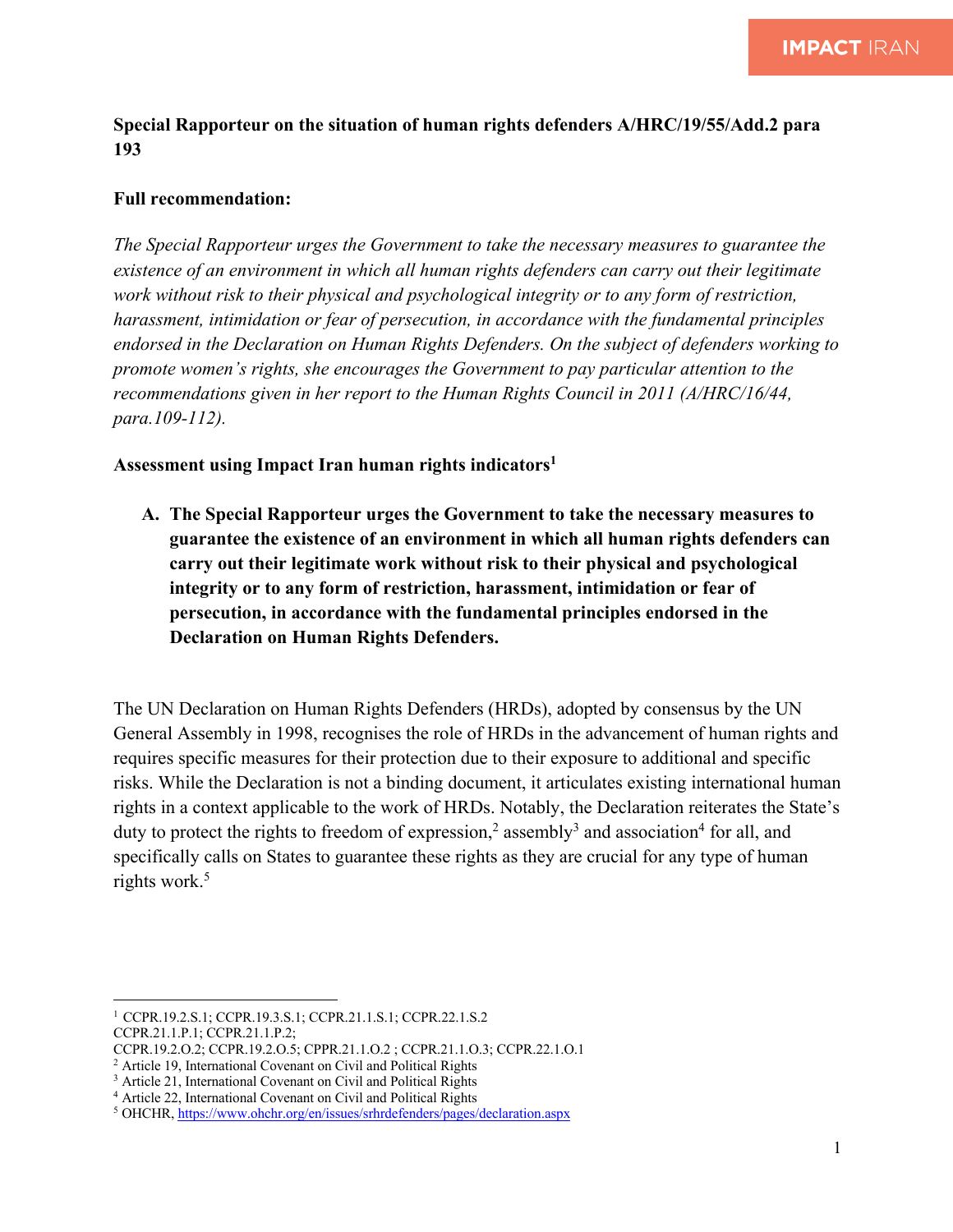Article 27 of the Constitution of the Islamic Republic of Iran<sup>6</sup> ostensibly protects the right to freedom of peaceful assembly, so long as it is not "in violation of the fundamental principles of Islam". There is no clear definition or criteria that define what constitutes "fundamental principles of Islam", granting the State significant discretion to restrict the right of peaceful assembly when it is considered to be in violation of these fundamental principles. Similar restrictions can also be found under Article 2 of the Law on Political Crimes, adopted in 2016, which stipulates that participation in an unauthorised assembly, even if it is peaceful, can effectively be considered a political offence.7

Similarly, the right to freedom of expression, recognised under Article 24 of the Constitution, is restricted if it is "deemed harmful to the principles of Islam or the rights of the public". Article 40 of the Constitution further allows for restrictions of rights, including peaceful assembly, if their exercise is deemed "injurious to others" or "detrimental to public interests". Similar provisions restrict the right to freedom of expression online through the criminalisation of vaguely worded offences such as the "dissemination of lies" and what is deemed to offend "public morality and chastity".<sup>8</sup> The 1986 Press Law and its subsequent amendments also significantly obstruct the right to freedom of expression, particularly for the media.<sup>9</sup> The law mentions that publications should "duly [observe] Islamic criteria and the best interests of the community". It also provides twelve conditions under which the press might be censored, including "publishing heretical articles", "spreading fornication and forbidden practices", and "propagating and spreading overconsumption".<sup>10</sup>

These restrictions are reiterated in the revised version of the Islamic Penal Code,<sup>11</sup> adopted in 2013. For instance, those participating in peaceful unauthorised assemblies can be sentenced to prison terms on the charges of "gathering and colluding to commit crimes against national security" (Article 610 of the Islamic Penal Code),<sup>12</sup> "forming a group composed of more than two people with the purpose of disrupting national security" (Article 498)<sup>13</sup> and/or "membership" of a group with the purpose of disrupting national security" (Article 499). Other criminal charges include "spreading propaganda against the system",  $^{14}$  conspiracy against the State,  $^{15}$ encouragement to "violate public morals"<sup>16</sup> as well as satire.<sup>17</sup> Similar vaguely worded

<sup>6</sup> Constitution of the Islamic Republic of Iran, English translation, https://irandataportal.syr.edu/wp-content/uploads/constitutionenglish-1368.pdf

 $\frac{7}{7}$ The 2016 Law on Political Crimes, available at: https://rc.majlis.ir/fa/law/show/968421

<sup>8</sup> "Islamic Republic of Iran: Computer Crimes Law," ARTICLE19, 2012. https://bit.ly/1RecP6R

<sup>9</sup> The Press Law and its subsequent amendments up until 2002 is available at: http://irandataportal.syr.edu/press-law

<sup>10</sup> Iranian Press Law, Article 6.

<sup>&</sup>lt;sup>11</sup> The Islamic Penal Code available at:  $\frac{http://rc.majlis(ir/fa/law/print\ version/845048)}{http://rc.majlis.fr/fa/law/print\ version/845048}$ 

<sup>&</sup>lt;sup>12</sup> The new Islamic Penal Code was introduced in 2013 for an experimental period of five years and was revised in 2016. See the most updated version of the Islamic Penal Code here on the website of the Iranian parliament: http://rc.majlis.ir/fa/law/print\_version/845048

<sup>&</sup>lt;sup>13</sup> Article 498 Islamic Penal Code 2013, https://iranhrdc.org/islamic-penal-code-of-the-islamic-republic-of-iran-book-five/

<sup>&</sup>lt;sup>14</sup> Article 500 Islamic Penal Code 2013, https://iranhrdc.org/islamic-penal-code-of-the-islamic-republic-of-iran-book-five/

<sup>&</sup>lt;sup>15</sup> Article 610 Islamic Penal Code 2013, https://iranhrdc.org/islamic-penal-code-of-the-islamic-republic-of-iran-book-five/

<sup>16</sup> Article 639 Islamic Penal Code 2013, https://iranhrdc.org/islamic-penal-code-of-the-islamic-republic-of-iran-book-five/

<sup>&</sup>lt;sup>17</sup> Article 700 Islamic Penal Code 2013, https://iranhrdc.org/islamic-penal-code-of-the-islamic-republic-of-iran-book-five/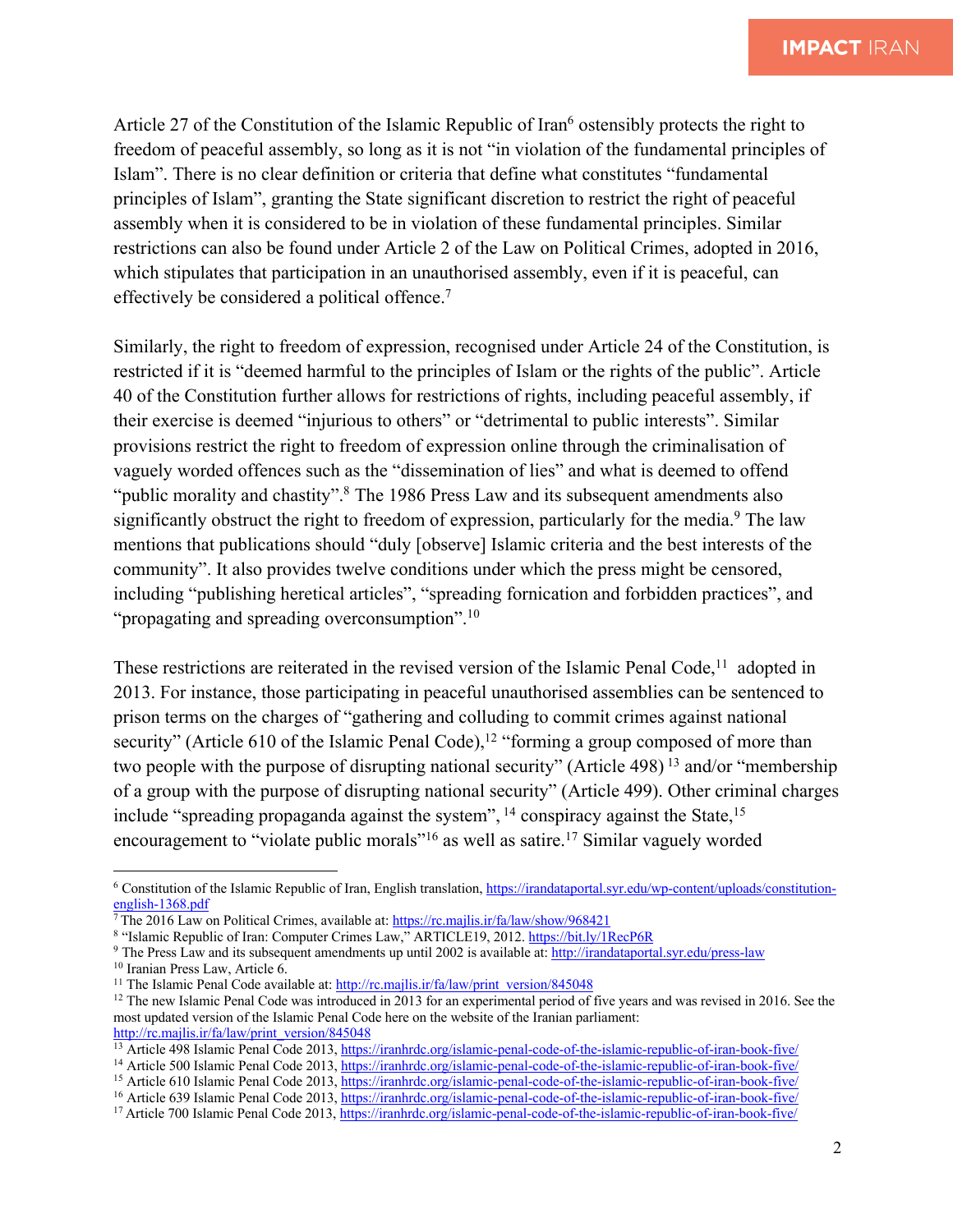provisions criminalise acts such as swearing  $at^{18}$  or insulting<sup>19</sup> "the Great Prophet of Islam" as well as "sowing corruption on earth"<sup>20</sup> with the death penalty.

All the aforementioned restrictions fail to meet requirements of international standards, including the principles of legality and requirements that limitations of rights must be necessary, proportionate and in pursuit of one of a limited number of narrowly-drawn legitimate aims.<sup>21</sup> Consequently, the current Iranian legal framework grants authorities' significant discretion to impose overbroad and vague restrictions on individuals' rights in contravention of the Iran's international human rights obligations. As freedom of expression, assembly and association are central to the work of HRDs, they are particularly exposed to State restriction and repression.

Such risk of restriction and repression has been confirmed in practice. Iranian authorities frequently rely on the legal framework to intimidate, arrest and prosecute individuals who peacefully exercise their rights to freedom of expression, association and assembly,<sup>22 23</sup> reportedly disproportionately targeting members of minorities.<sup>24 25</sup> Further, the Government of Iran has responded to protests with excessive and unlawful force.<sup>26</sup>

Human rights lawyers have been increasingly targeted and repressed through arrests, detention, and imprisonment solely for exercising their rights to freedom of expression, association and assembly during the course of their professional duty to defend their clients.<sup>27</sup> Other human rights defenders, including trade unionists, environmental or abolitionist activists have also faced increasing levels of harassment and persecution due to their peaceful activities. <sup>28 29 30 31</sup> In his July 2020 report, the Special Rapporteur on the situation of human rights in the Islamic Republic

https://tbinternet.ohchr.org/Treaties/CCPR/Shared%20Documents/IRN/INT\_CCPR\_ICS\_IRN\_42315\_E.pdf  $29$  See more: Iran Human Rights, https://www.iranhr.net/en/reports/23/

<sup>&</sup>lt;sup>18</sup> Article 262 Islamic Penal Code 2013, https://iranhrdc.org/english-translation-of-books-i-ii-of-the-new-islamic-penal-code/

<sup>&</sup>lt;sup>19</sup> Article 513 Islamic Penal Code 2013, https://iranhrdc.org/islamic-penal-code-of-the-islamic-republic-of-iran-book-five/

<sup>20</sup> Article 286 Islamic Penal Code 2013.

<sup>21</sup> Article 19, International Covenant on Civil and Political Rights

<sup>22</sup> See more : Amnesty International, Caught in a web of repression: Iran's Human Rights Defenders under attack, https://www.amnesty.org/download/Documents/MDE1364462017ENGLISH.PDF

 $\frac{23}{23}$  While no official figure exists on the number of journalists detained with charges since 2011, documentation on specific cases of journalists imprisoned by HRANA News Agency, Committee to Protect Journalists, Amnesty International, Centre for Human Rights on Iran, and Reporters Without Borders and ARTICLE19 suggest the number is over a hundred.

<sup>&</sup>lt;sup>24</sup> See more: Association for the human rights of the Azerbaijani people in Iran, http://www.ahraz.org/association-for-the-humanrights-of-the-azerbaijani-people-in-iran-ahrazs-repot-regarding-the-current-situation-of-the-azerbaijani-arrestees-that-arearrested-during-the-recent-protests-nove/

<sup>&</sup>lt;sup>25</sup> See more: Kurdistan Human Rights Geneva, https://kmmk-ge.org/sd/annual-report-2020/

<sup>&</sup>lt;sup>26</sup> The Governmental crackdown on the November 2019 protests is emblematic of Iran's repression of the rights to freedom of expression, assembly and association. See more: Amnesty International, Trampling Humanity: Mass arrests, disappearances and torture since Iran's 2019 November protests, https://www.amnesty.org/en/documents/mde13/2891/2020/en/ <sup>27</sup> See more: Abdorrahman Boroumand Center, https://www.iranrights.org/projects/timeline

<sup>&</sup>lt;sup>28</sup> See more : ARTICLE 19, Small Media, Human Rights Activists in Iran, Impact Iran, Human Rights Committee, 129<sup>th</sup> session (Geneva) 29 June – 24 July 2020,

<sup>30</sup> See more: Iran Human Rights Documentation Center, https://iranhrdc.org/controlled-and-pursued-labor-activism-incontemporary-iran/

<sup>&</sup>lt;sup>31</sup> See more: Ensemble Contre la Peine de Mort, https://www.ecpm.org/wp-content/uploads/Rapport-iran-2020-gb-070420-WEB.pdf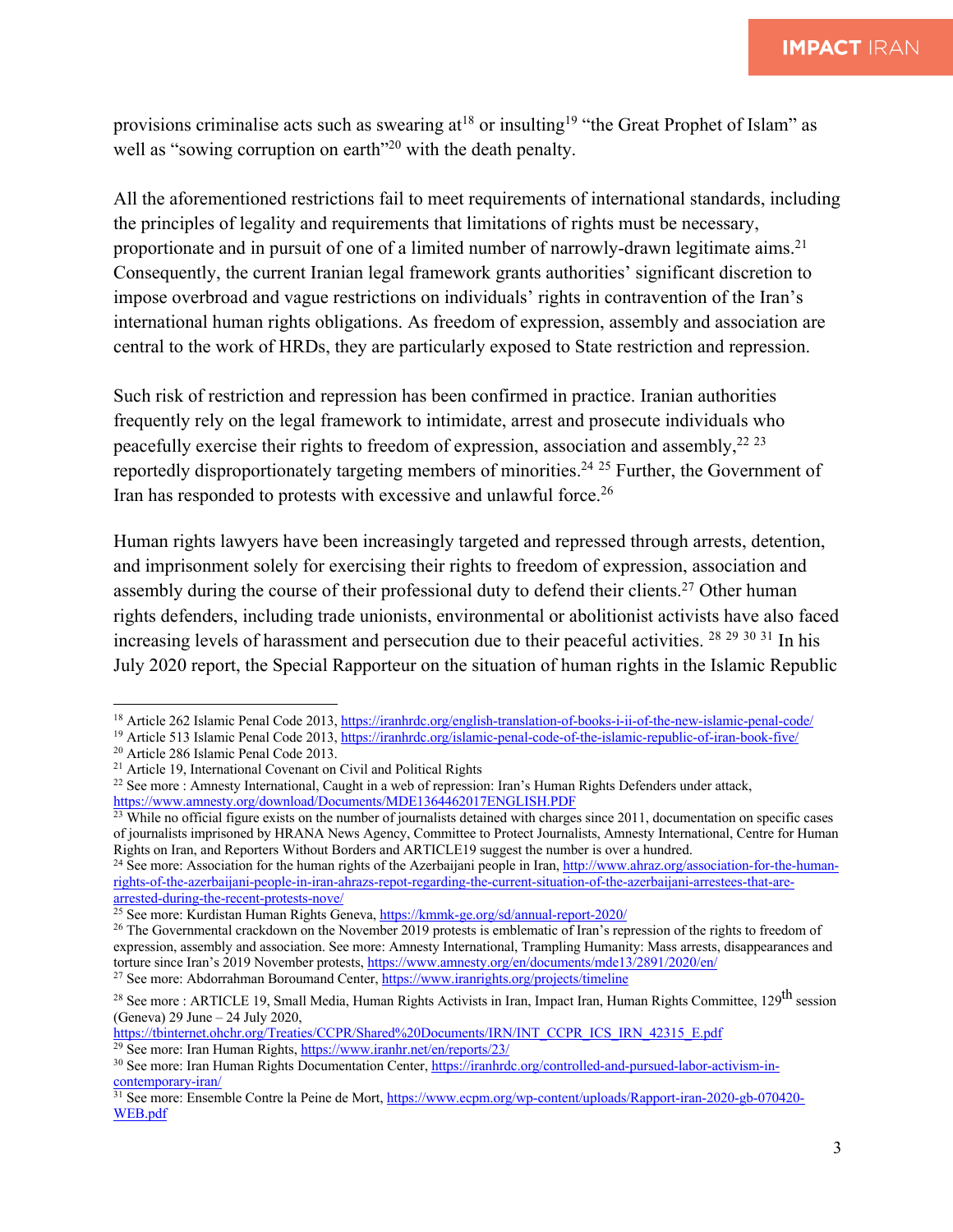of Iran raised serious concerns over recurrent arrests and detentions of HRDs solely for carrying out their legitimate work. <sup>32</sup> <sup>33</sup> <sup>34</sup> The Special Rapporteur also referred to reports of harassment, imprisonment and mistreatment in prison of HRDs and increasing pressure on their families.<sup>35</sup>

Despite the existence of several mechanisms that ostensibly accept complaints regarding violations of citizens' rights, such as the Parliamentary Article 90 Commission (established under Article 90 of the Constitution, offering a mechanism to citizens to file complaint against any of the three branches of power) and the Oversight Bodies for the exercise of Citizenship Rights in the country's provincial courts, there is no evidence to suggest that complaints to these bodies are independently reviewed and investigated.36 Additionally, as the State relies on the Iranian legal framework to repress the work of HRDs, access to justice is particularly limited.

In light of the above, the Government of the Islamic Republic of Iran has not taken the necessary measures to guarantee the existence of an environment in which all human rights defenders can carry out their legitimate work without risk to their physical and psychological integrity or to any form of restriction, harassment, intimidation or fear of persecution, in accordance with the fundamental principles endorsed in the Declaration on Human Rights Defenders.

## **B. The UN Special Rapporteur encourages the Government to pay particular attention to the recommendations given in her report to the Human Rights Council in 2011 (A/HRC/16/44, para.109-112).**

In her report to the Human Rights Council in 2010,<sup>37</sup> the UN Special Rapporteur on the situation of human rights defenders provided a number of recommendations which, in short, call on Member States to provide a safe and enabling environment for women defenders and for those working on women's rights or gender issues. Recommendations also include the responsibility to document violations of the rights of women's rights defenders and ensure accountability for perpetrators.

However, human rights defenders (HRDs) in Iran are reportedly intimidated, harassed, arrested and prosecuted solely for the peaceful exercise of their right to freedom of expression, assembly

<sup>34</sup> See more: EN-Human Rights Activists News Agency, https://www.en-hrana.org/?s=activists

<sup>&</sup>lt;sup>32</sup> Special Rapporteur on the situation of human rights in the Islamic Republic of Iran, January 2020,

https://www.ohchr.org/Documents/Countries/IR/Report of the Special Rapporteur on the situation of human rights in the Islamic\_Republic\_of\_IranA4361.pdf

<sup>&</sup>lt;sup>33</sup> See more: United for Iran, database of Iran's prisons and political prisoners available at https://ipa.united4iran.org/en/

<sup>&</sup>lt;sup>35</sup> Report of the Special Rapporteur on the situation of human rights in the Islamic Republic of Iran, January 2020, https://www.ohchr.org/Documents/Countries/IR/Report\_of\_the\_Special\_Rapporteur\_on\_the\_situation\_of\_human\_rights\_in\_the\_ Islamic\_Republic\_of\_IranA4361.pdf

<sup>&</sup>lt;sup>36</sup> Joint submission to the Human Rights Committee, Abdorrahman Center, Iran Human Rights Documentation Center (IHRDC), Impact Iran and Human Rights Activists in Iran, 2020,

https://tbinternet.ohchr.org/\_layouts/15/treatybodyexternal/Download.aspx?symbolno=INT%2fCCPR%2fICS%2fIRN%2f42313 &Lang=en

 $37$  Report of the Special Rapporteur on the situation of human rights defenders, December 2010, https://undocs.org/Home/Mobile?FinalSymbol=A%2FHRC%2F16%2F44&Language=E&DeviceType=Desktop